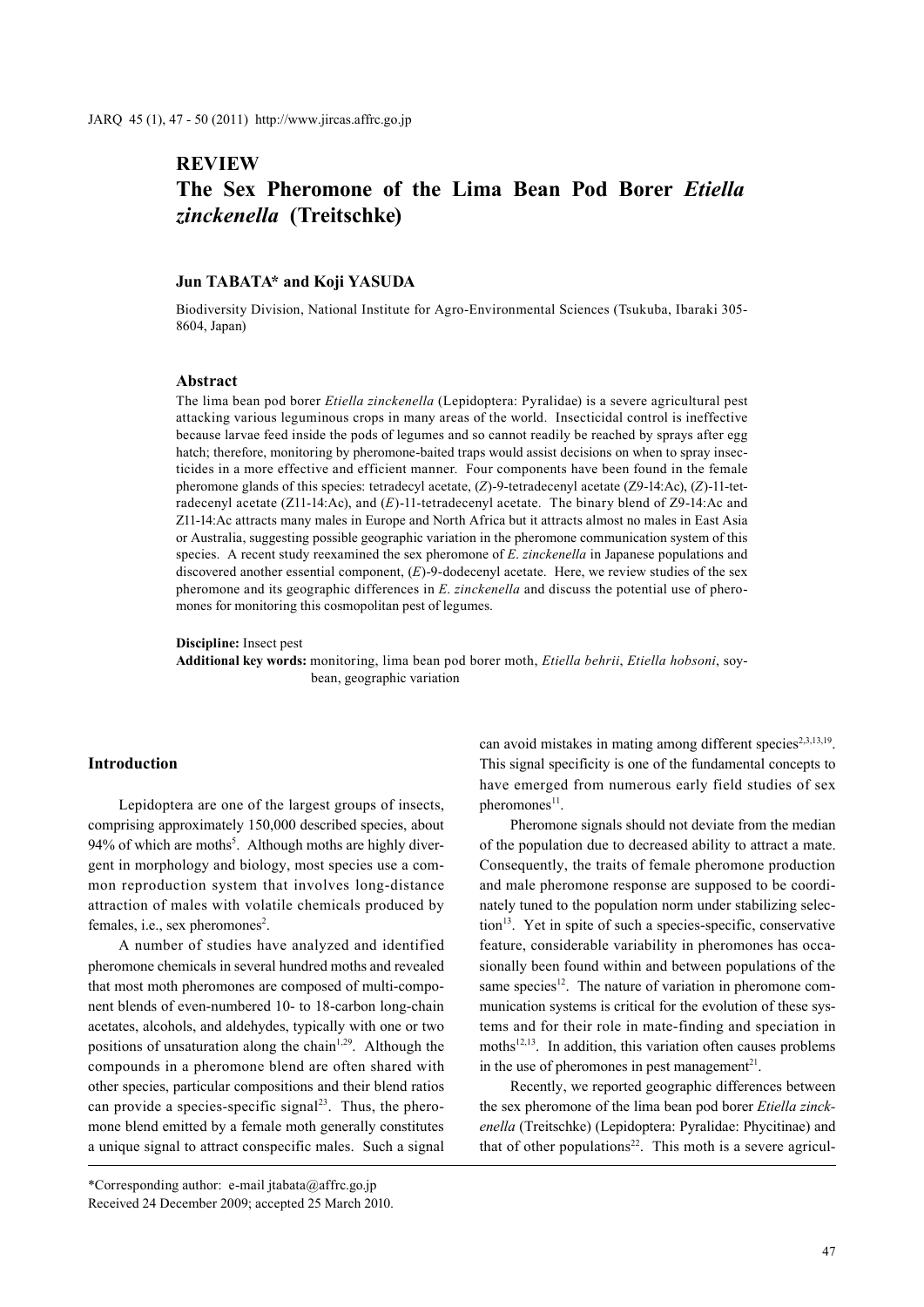tural pest attacking various leguminous crops in many areas of the world<sup>16,18,28</sup>. Here, we review the sex pheromone of *E*. *zinckenella* and mention its possible use for monitoring.

#### **Distribution and host plants of** *Etiella zinckenella*

*E*. *zinckenella* is a pantropical species, widespread in Nearctic, Neotropical, Ethiopian, Oriental, and southern Palearctic regions, and in the northern part of Australia and on some Pacific islands<sup>15,28</sup>. Despite worldwide distribution with much variation in size and color, there is no evidence of local populations differing in morphology, so it seems likely that *E*. *zinckenella* has spread rapidly in recent times, probably with the assistance of human activity<sup>28</sup>. This moth has strong flight ability and can migrate long distances, which would have facilitated dispersal<sup>20,28</sup>.

The genus *Etiella* Zeller includes seven species, the other six of which are distributed mainly in Australasian or Oriental regions28. Because *E*. *scitivittalis* (Walker), with more primitive morphological characters, is known at present only in eastern Australia, it is considered that the genus is Australasian in origin and that *E*. *zinckenella* has been particularly successful, spreading rapidly throughout tropical and temperate countries<sup>28</sup>. In Japan, the border of the distribution of *E*. *zinckenella* seems to be the annual average isotherm of 11-12°C, and population densities are higher where the annual average temperature is  $>14^{\circ}C^{14,16}$ .

Larvae of all species of *Etiella* feed on the seeds in the pods of leguminous plants<sup>28</sup>. *E. zinckenella* is found on 21 genera and 30 species of legumes<sup>15</sup>, but its preference for host plants appears to differ among local populations. For example, it severely damages soybean (*Glycine max*) in East and Southeast Asia and in Europe but does not in North America<sup>15,16</sup>, where it is considered one of the most serious pests of lima bean (*Phaseolus lunatus*) 18. Yellow lupin (*Lupinus luteus*), crotalaria (*Crotalaria juncea*), pea (*Pisum sativum*), and *Robinia pseudacacia* are other major crops infested by *E*. *zinckenella*15,16. It is noteworthy that *E*. *zinckenella* had long been recognized as a pest of soybean in Indonesia4,17, but further investigations in East Java revealed the predominant species to be  $E$ . *behrii* (Zeller)<sup>9,30</sup>. In addi-

tion, *E*. *hobsoni* (Butler) is abundant in soybean fields in West and Central Java<sup>17</sup>. These species could be confused with each other owing to their similarity in external characters $9,17$ .

# **Sex pheromone of** *Etiella zinckenella*

Females of *E*. *zinckenella* begin releasing pheromones several hours after sunset, adopting a calling posture typical of pyralid moths, with the wings slightly elevated along the dorsum and the abdomen bent sharply above the normal body position $8,10$ . While holding this posture, the females expose the abdominal terminal segments, which contain pheromone glands<sup>10</sup>.

Four compounds eliciting electroantennographic responses in males have been identified from the female pheromone-gland extracts of Hungarian and Egyptian populations of *E*. *zinckenella*: tetradecyl acetate (14:Ac), (*Z*)-9 tetradecenyl acetate (Z9-14:Ac), (*Z*)-11-tetradecenyl acetate (Z11-14:Ac), and  $(E)$ -11-tetradecenyl acetate  $(E11-14:Ac)^{24}$ . Synthetic mixtures of these components successfully attracted males in fields in both Hungary and Egypt<sup>24</sup>. Subsequently, an optimal blend of a binary mixture of Z9- 14:Ac and Z11-14:Ac in a 3:100 ratio was confirmed in Europe and North Africa<sup>26</sup>. Moreover, the addition of E11-14:Ac at >10% had an adverse effect on attraction, although the addition of 14: Ac had no influence<sup>26</sup>. These results lead to the conclusion that Z9-14:Ac and Z11-14:Ac are the key sex pheromone components of *E*. *zinckenella* (Table 1).

At present, female sex pheromones of *Etiella* species other than *E*. *zinckenella* have been studied only in *E*. *behrii*27. In contrast to the *E*. *zinckenella* pheromone, which is composed of tetradecyl/tetradecenyl acetates, the sex pheromone of *E*. *behrii* is a mixture of tetradecenyl acetates and dodecyl/dodecenyl acetates: Z11-14:Ac, E11-14:Ac, (*E*)-9 dodecenyl acetate (E9-12:Ac), and dodecyl acetate<sup>27</sup>. Maximum attraction was obtained at the blend ratio of 90:6.3:10:0.7, respectively27 (Table 1). Because *E*. *zinck*enella and *E*. *behrii* sometimes co-occur in Japan<sup>30</sup> and Southeast Asia to Australia<sup>28</sup>, the sex pheromones would play an important role in species recognition in mating<sup>9</sup>.

**Table 1. Optimal blend of pheromone components (μg) for attracting males of** *Etiella zinckenella* **and** *E***.** *behrii*

|                | $Z9-14$ : Ac | $Z11-14$ : Ac | E11-14:Ac                     | $E9-12$ : Ac | 12:Ac |
|----------------|--------------|---------------|-------------------------------|--------------|-------|
| E. zinckenella |              |               |                               |              |       |
| Hungary        | 30           | 1000          | $ a$                          | $Nt^c$       | Nt    |
| Japan          | 120          | 360           | b<br>$\overline{\phantom{0}}$ |              | Nt    |
| E. behrii      |              |               |                               |              |       |
| Indonesia      | $- -$        |               | 0.63                          |              | 0.07  |

a: Negative effect on attraction.

b: No apparent effect on attraction.

c: Not tested.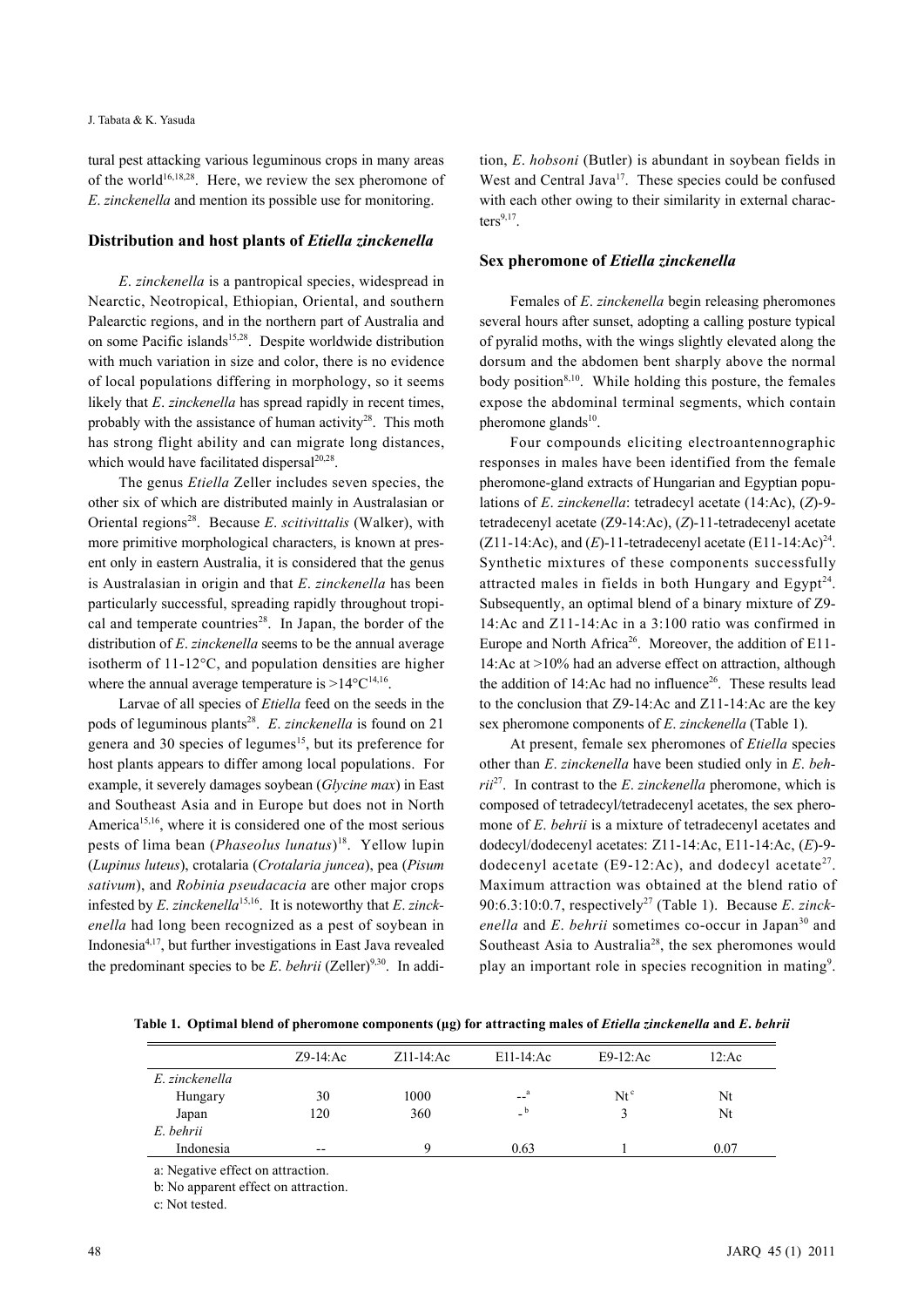Differences in the compositions and the blend ratios of the pheromone components may be key factors in discriminating between the species $9,27$ . Alternatively, the concentrations of pheromones emitted by females may elicit species-specific responses in males. The amount of pheromone components extracted from virgin females was small in *E*. *behrii* (<0.2 ng/female) but relatively large in *E*. *zinckenella* (>2 ng of Z11-14:Ac)<sup>22,27</sup> (Table 1). Similarly, the pheromone dose for maximum male attraction is very small in *E*. *behrii* ( $\sim$ 10 µg/rubber septum) compared with that in *E*. *zinckenella* (~1000 µg/septum)<sup>22,27</sup> (Table 1).

Male *E*. *zinckenella* possess a pair of brush organs between the meso- and meta-thorax, which are extruded in courtship7,10. These brushes have a porous surface and a mesh-like internal structure, suggesting that they disseminate male scent<sup>7</sup>. One component of the male scent is ammonia7 , which is considered a kind of pheromone produced by males in courtship, although its behavioral function has not been conclusively demonstrated.

# **Geographic differences in the sex pheromone of**  *Etiella zinckenella*

As described above, the binary blend of Z9-14:Ac and Z11-14:Ac attracted many males of *E*. *zinckenella* in Europe, North Africa, and India<sup>24,25,26</sup>. However, pheromone traps baited with mixtures of the four tetradecyl/tetradecenyl acetates captured no males in East Asia or Australia<sup>25,26</sup>, or in Japan<sup>22</sup>, suggesting possible geographic differences in the pheromonal communication system. This evidence encouraged us to examine the sex pheromone of *E*. *zinckenella* in Japanese populations.

To begin, we investigated pheromone gland extracts of female moths collected in Japan and searched for other possible pheromone components. Using gas chromatography – mass spectrometry, we discovered a very small amount of a dodecenyl acetate in addition to the four tetradecyl/tetradecenyl acetates previously identified $22$ . From the retention times, the compound was identified as  $E9-12$ : Ac<sup>22</sup>. The proportion of E9-12:Ac was less than 0.6% that of Z11-14: Ac, the most abundant component found in the extract<sup>22</sup>. Moreover, the addition of a small amount of synthetic E9- 12:Ac significantly increased male attraction to the mixtures of the tetradecyl/tetradecenyl acetates compared to virgin females in the field $2^2$ . From these results, we conclude that E9-12:Ac is a sex pheromone component of the *E*. *zinckenella* population in Japan (Table 1).

It is possible that E9-12:Ac is used in the pheromonal communication system of *E*. *zinckenella* in other populations, especially where mixtures of the tetradecenyl acetates are much less attractive than virgin females, such as in Taiwan26. Alternatively, *E*. *behrii* as well as *E*. *zinckenella* may occur in Taiwan. A higher content of E9-12:Ac is

likely to decrease the response of male *E*. *zinckenella* to the pheromone source<sup>22</sup>. As E9-12:Ac is a common pheromone component of *E*. *zinckenella* and *E*. *behrii* and the amount of E9-12:Ac in the pheromone is minor in *E*. *zinckenella* but the second greatest in *E*. *behrii*, the ratio of E9-12:Ac would be important for conspecific mate attraction in *E*. *zinckenella* and *E*. *behrii*22.

Data on the geographic difference in pheromone communication of *E*. *zinckenella* are limited, and further studies are necessary to elucidate why the binary blend of Z9-14:Ac and Z11-14:Ac failed to attract males in the eastern circum-Pacific region and why the additional E9-12:Ac is indispensable in the Japanese populations. Taxonomic and systematic reinvestigation of each population would also be essential because some members of *Etiella* spp. may be confused with *E*. *zinckenella* due to similarity in morphology, as described above<sup>9,17</sup>.

# **The potential of monitoring using pheromone traps for management of** *Etiella zinckenella*

Monitoring the occurrence of pests to predict damage in crops would assist decisions on when to spray insecticides in a more effective and efficient manner<sup>21</sup>. Especially in *Etiella* borers, insecticidal control is ineffective because the larvae feed inside the pods of legumes and so cannot readily be reached by sprays after egg hatch. Traps baited with pheromones would be useful for monitoring, unlike other sampling methods that can be very time consuming and require technical expertise $6,21$ .

Pheromone traps can usually provide reliable results for monitoring the occurrence of specific species. As mentioned above, different *E*. *zinckenella* populations prefer different host plants15,16, and *E*. *behrii* and *E*. *hobsoni* occur sympatrically and have likely been confused in several regions<sup>9,17,30</sup>. Thus, species-specific monitoring by pheromone traps would help the identification and evaluation of the dominant species in each crop at each locality. Studies of the sex pheromone of other *Etiella* spp. should be undertaken in the future.

#### **References**

- 1. Ando, T.: Sex Pheromones of Moths. http://www.tuat.ac.jp/ ~antetsu/LepiPheroList.htm.
- 2. Cardé, R.T. & Haynes, K. F. (2004) Structure of the pheromone communication channel in moths. *In* Advances in Insect Chemical Ecology. eds. Cardé, R. T. & Millar, J. G., Cambridge University Press, Cambridge, UK, 283–332.
- 3. Cardé, R. T. & Baker, T. C. (1984) Sexual communication with pheromones. *In* Chemical Ecology of Insects. eds. Bell, W. J. & Cardé, R. T., Chapman & Hall, New York, USA, 355–383.
- 4. Edmonds, R. P. et al. (2000) A comparison of the developmental and reproductive biology of two soybean pod borers,